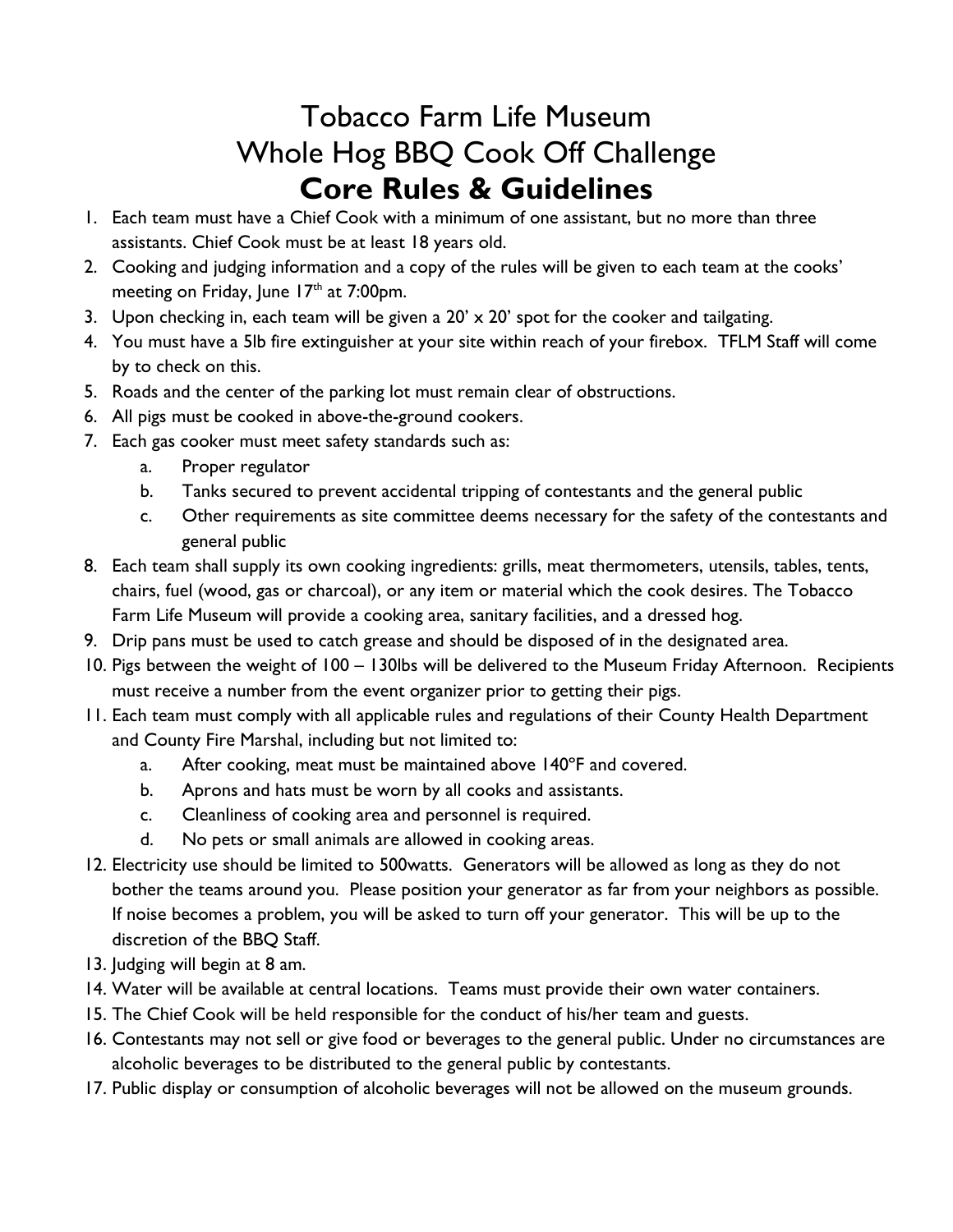- 18. If a Chief Cook decides to withdraw, he/she must notify the Event Manager immediately. (Prior to June 3rd)
- 19. It is the responsibility of the judges to determine if a pig is cooked fully and ready for public consumption. While each pig is required to have two thermometers inserted prior to judging, the temperature readings of the thermometers shall be used by judges as guides only in determining doneness. The final determination of a pig's suitability for public consumption will be based on visual inspection by the judges. The judges' decision will be final and not subject to appeal.
- 20. In the event of a disqualification due to temperature, a team should remain on site to complete the cooking of the pig so as not to waste the pig or the opportunity for the host organization to sell the meat, unless otherwise determined by the judges to be unsafe.
- 21. Winners will be announced on Saturday, June  $18<sup>th</sup>$  at the conclusion of judging, approximately 10:00 am.
- 22. Violation of any of these rules may result in disqualification.
- 23. The decision of the Event Committee and Judges is final.
- 24. The Event Committee reserves the exclusive right to accept or reject any participant.
- 25. The Tobacco Farm Life Museum is not responsible for any damages or stolen items left on the premises unattended. This includes, but is not limited to: grills, equipment, pigs, vehicles, etc.
- 26. A \$150 entry fee will accompany the entry form. Entry forms will not be accepted without the entry fee.
- 27. Each team is responsible for cleaning their area at the conclusion of the contest.
- 28. After judging, each team is responsible for chopping the pork and putting it in the container that will be provided by the Tobacco Farm Life Museum.
- 29. Prizes for this event include cash prizes for first, second and third place. Cash prizes will be \$700 for first, \$400 for second and \$200 for third.
- 30. Contest officials maintain the decision to distribute or mail the score sheet following the announcement of winners. Score sheets will be given or mailed to Chief Cooks.
- 31. All cookers and equipment must be removed no later than 5:00pm the day of the judging unless special permission is granted.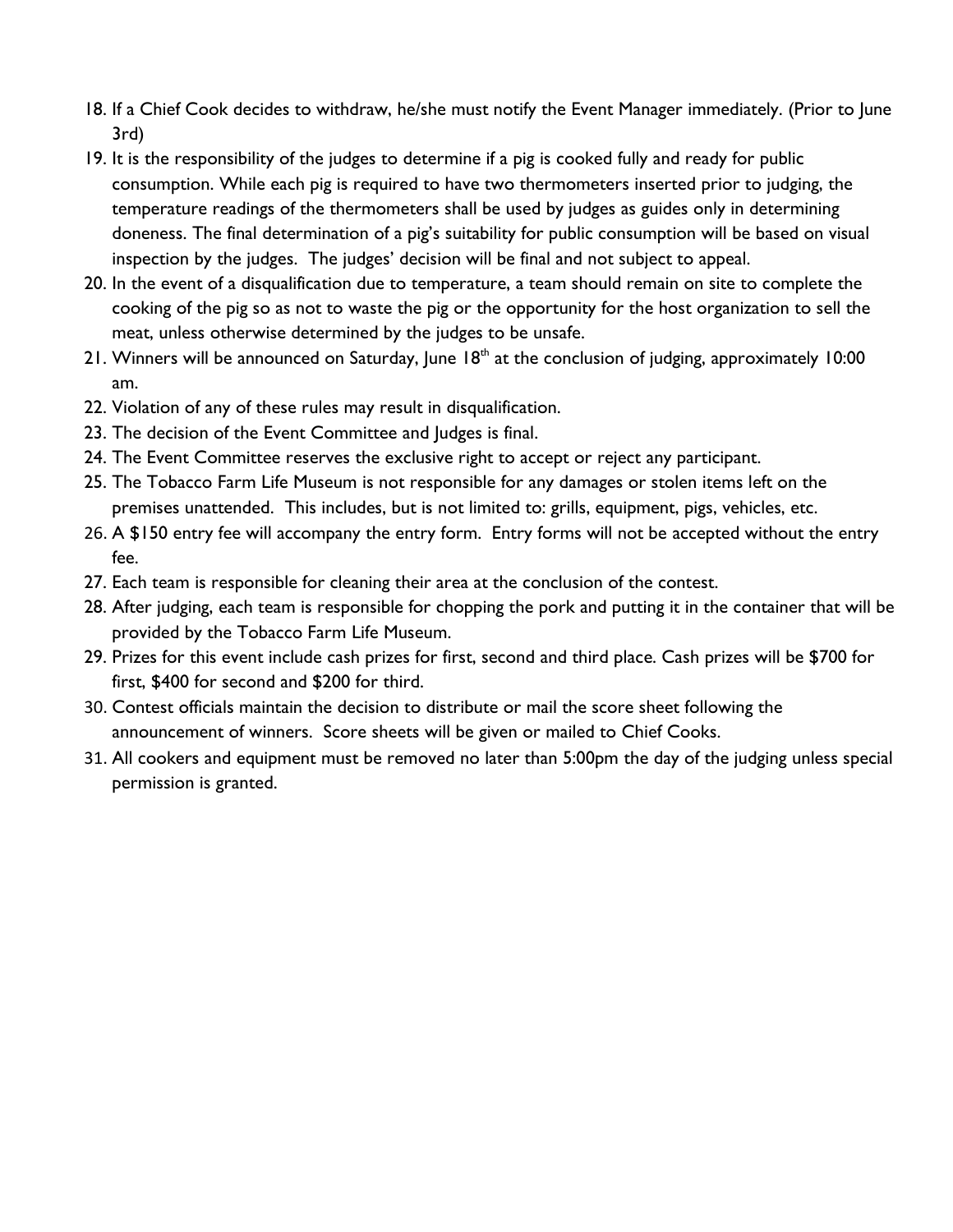# **Pork Council Participants**

### *Preparation and Cooking Rules*

- 1. Pigs should NOT be sauced inside or out. Pigs that have been sauced will be disqualified.
- 2. Salt and baking soda may be used to draw out blood in the cleanup phase. (Only plain table salt or kosher salt may be used. No flavored salts allowed.)
- 3. Injecting pigs will NOT be allowed. Some examples might include, but are not limited to, sauce and product drippings. Those injecting pigs will be disqualified.
- 4. You can use any portion of the pig that is cut away.
- 5. NO external heat source may be used other than the grill. Some examples might include, but are not limited to, heat guns and torches. Those using external heat sources will be disqualified.
- 6. Removing soft spots will be deducted under the appearance category on the score sheet.
- 7. Pigs should be inspected upon receipt and any abnormalities should be documented before the pig is put on the grill. Problems should be reported to the event organizer to be reported to the judges.
- 8. If there is a tie, the winner will be determined based on the team with the highest score on "Meat & Sauce Taste." If there is a tie in that category as well, the tie will be broken based on the team with the highest score for "Skin Crispness."